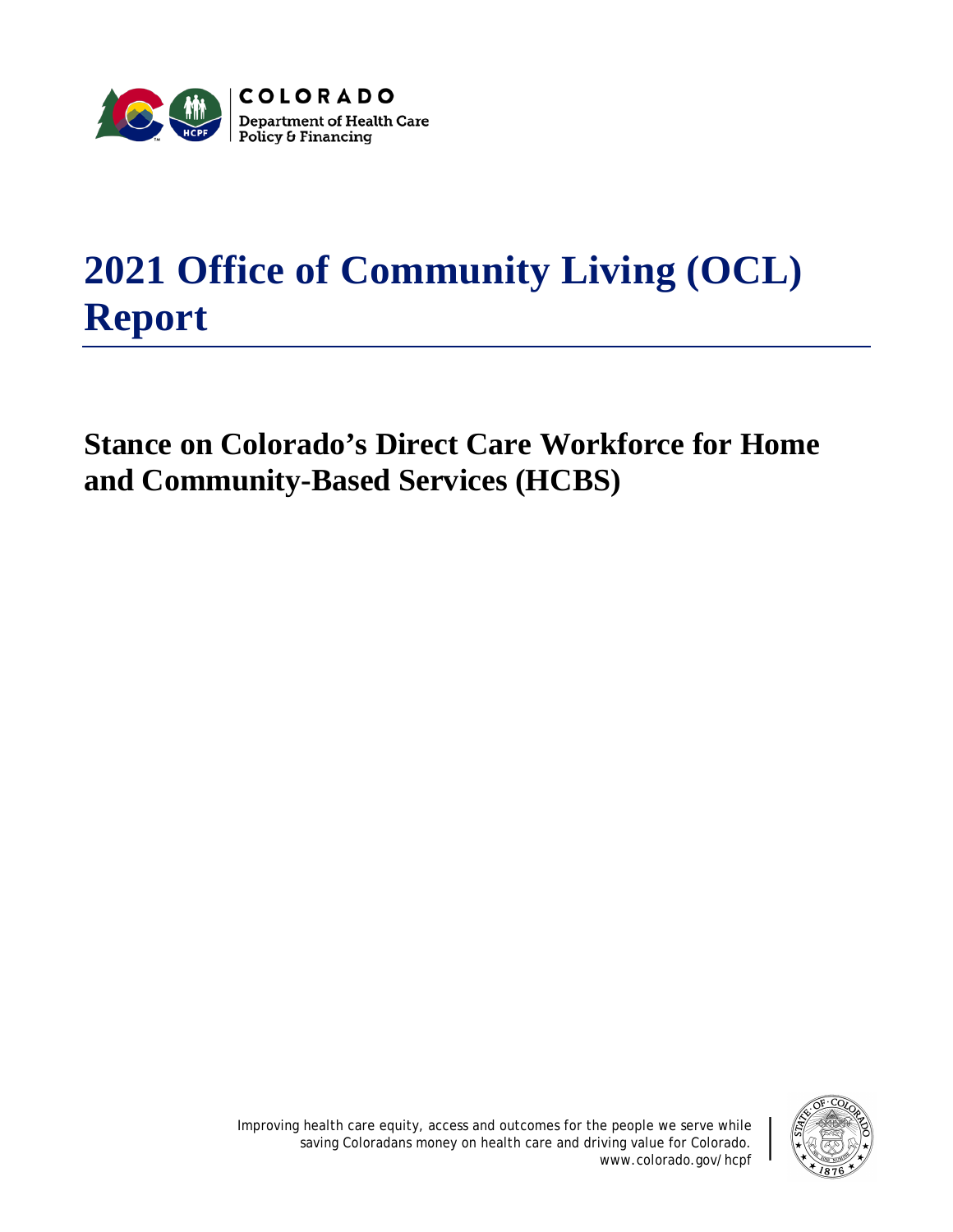## **Challenges Facing Colorado's Direct Care Workforce**

The direct care workforce is one of fastest growing sectors in Colorado. Direct care workers provide 80 percent of the hands-on assistance to older adults and individuals with disabilities in community, facility, and hospital-based settings. From 2009 to 2019, it grew by 53 percent (87 percent among personal care and home health aides and 18 percent among nursing assistants). Between the ongoing growth of the industry and anticipated separations, there will be 116,100 job openings that will need to be filled between 2018 and 2028. The vast majority of these openings will be among personal care aides (65,700; 51 percent growth), compared to home health aides (17,600; 43 percent growth) and nursing assistants (32,800; 25 percent growth) (PHI, 2020). Despite the historical and anticipated growth in the field, employers are already facing shortages among their workforce. Data collected during the COVID-19 pandemic months of December 2020 to February 2021 shows that within residential care settings across the state there was an average shortage of approximately 650 direct care staff. Despite COVID-19 cases and outbreaks vastly decreasing in the Spring of 2021, these shortages persist, with the most recently reported data from April 30th showing shortages of 683 staff, the highest during the reporting period.

Despite their devotion and skill, Colorado direct care worker's pay remains low and has actually declined by two percent over the last 10 years. Colorado personal care aides (PCAs) earn an hourly wage of \$11.68, which is the lowest among the direct care workforce. Home health aides earn an average hourly wage of \$12.14/hour and nursing assistants \$14.19/hour. One reason for the lower wages among PCAs is a smaller percentage worked full-time in 2018. Half of PCAs worked full-time while 44 percent worked part-time for non-economic reasons (personal or family obligations and health problems) and five percent were part-time for economic reasons (business conditions at the organization or in the broader labor market). This compares to 87 percent of aides who worked full-time in nursing homes and 92 percent in residential care homes. Low incomes mean higher poverty rates. In 2018, 16 percent of Colorado's direct care workforce lived in households below the federal poverty line. Because poverty rates are high, nearly half rely on some form of public assistance—21 percent relied on food or nutrition assistance and 35 percent relied on Medicaid. The uninsured rate was 11 percent and 43 percent relied on public health care coverage, most often Medicaid or Medicare (PHI, 2020). A minority and female-dominated workforce, many are single mothers, making this calling to serve others all the more difficult. Not surprisingly, a high proportion of workers can't stay in their position. Turnover rates range from 40 to 60 percent per year, with a survey last year finding the rate as high as 83 percent.

A large driver of the exploding demand for the direct care workforce is Colorado's older adult population, which is increasing and growing faster than most other states. In 2017, approximately 714,000 people in Colorado were 65 and older and the number is expected to double to 1.7 million older adults by 2050, representing approximately 20 percent of Colorado's population (Gomez, 2019). Estimates suggest that nearly 70 percent of U.S. adults aged 65 and older will need some level of long term services and supports (at home with paid or informal caregivers or at nursing homes or assisted living facilities) due to physical, cognitive, development, and/or behavioral conditions (LongTermCare.gov, 2017). Adults 85 and older are four times more likely to need LTSS compared to people 65 to 84 (PHI, 2020a).